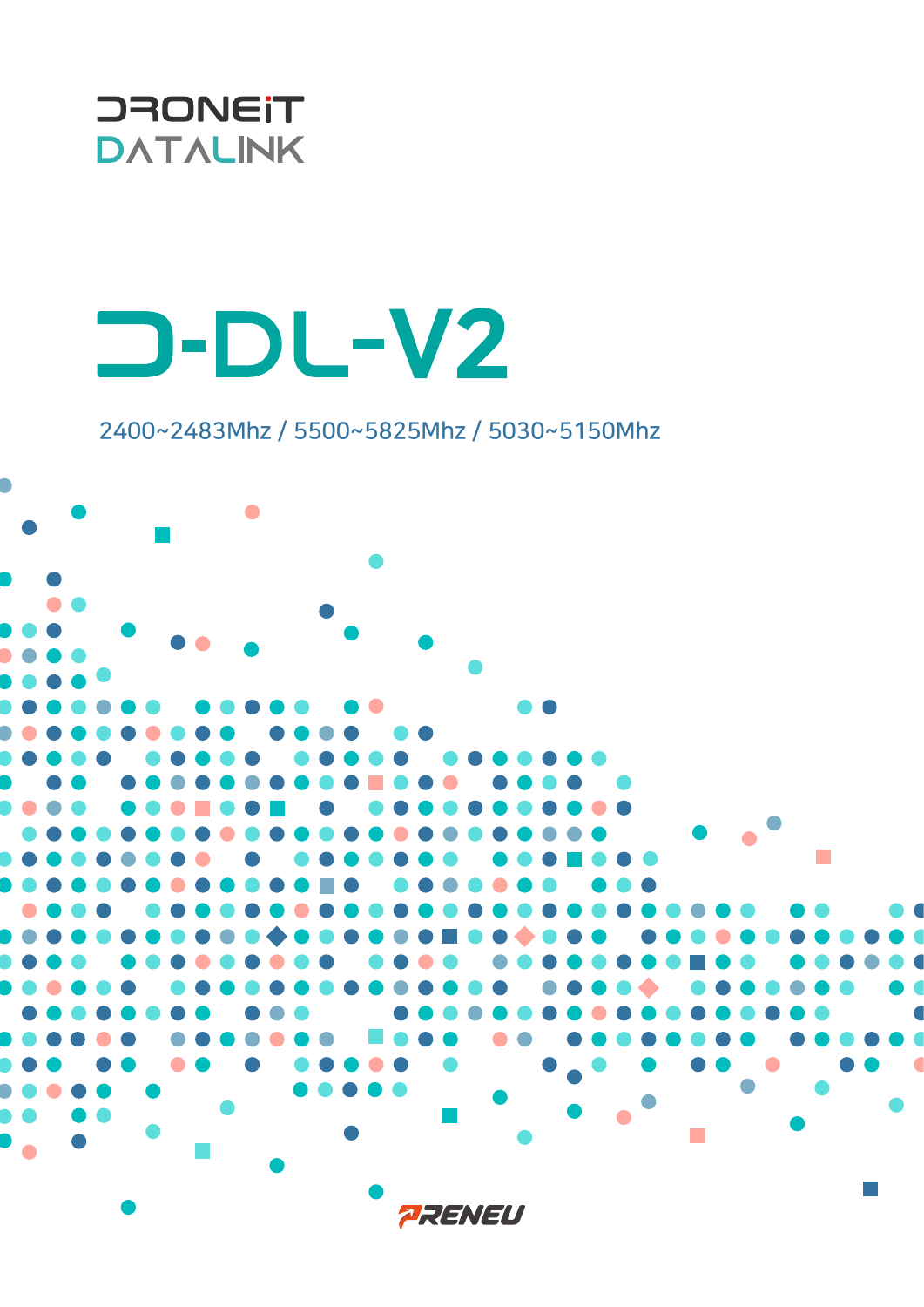## D-DL Datalink 특장점

- KC 인증
- FHD 급 영상 송수신
- 80x50x25mm 명함 크기의 작은 모듈
- 무인기 데이터 영상 송수신
- 최적 5km 최대 10km 영상 송수신(2.4 / 5.8Ghz)
- 전파법 시행령 및 무선설비규칙 준수(10mW/Mhz)
- 1:1 1:N N:1 N:N 메쉬를 통한 통신 거리 확장
- 2.4Ghz 5.8Ghz 지원
- 5030~5150Mhz (별도 증폭 모듈 최대 10W)
- 증폭 시 30km 이상 통신
- FC 표준 커넥터
- 2EA USB-A 포트
- 복수의 시리얼 포트 제공
- 센서 데이터 등 커스템 데이터 전송 기능
- LTE 통신 적용 (옵션)

## D-DL Datalink 활용사례

- 무인기 − 중계기 − 상황실 연결을 통한 다수의 무인기 종합 관제 ・ 무인기 − 통신 중계 무인기 − 상황실 연결 관제 체계
- 무인기 관제 차량 상황실 연결 무인기 종합관제 체계
- 20여대 무인기 통합 관제 (N:1)
- 
- 해상 함정에서 20km 이상 무인기 정찰 임무 관제
	- 20km 이상 장거리 수직이착륙 고정익 관제 및 제어